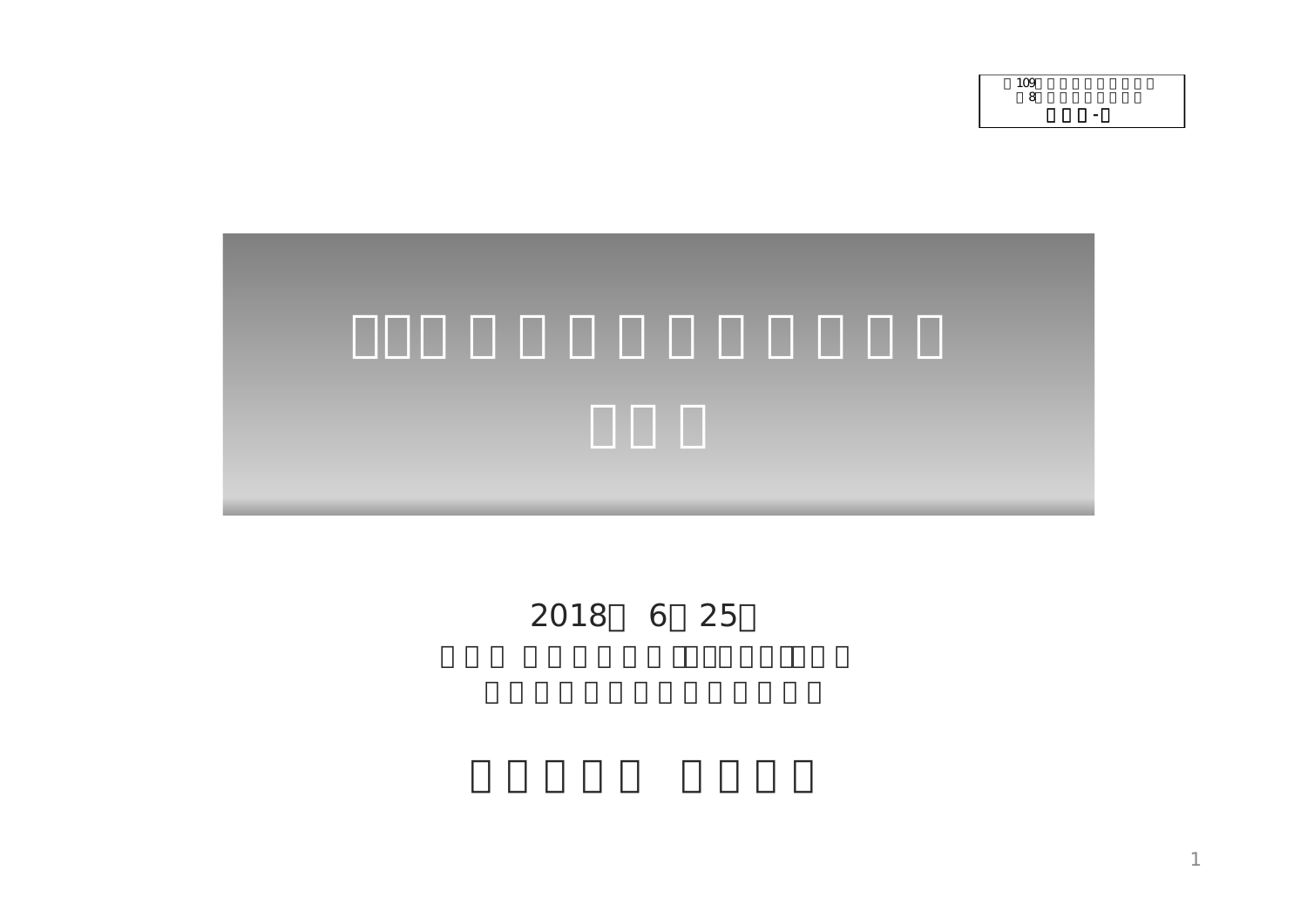

•

•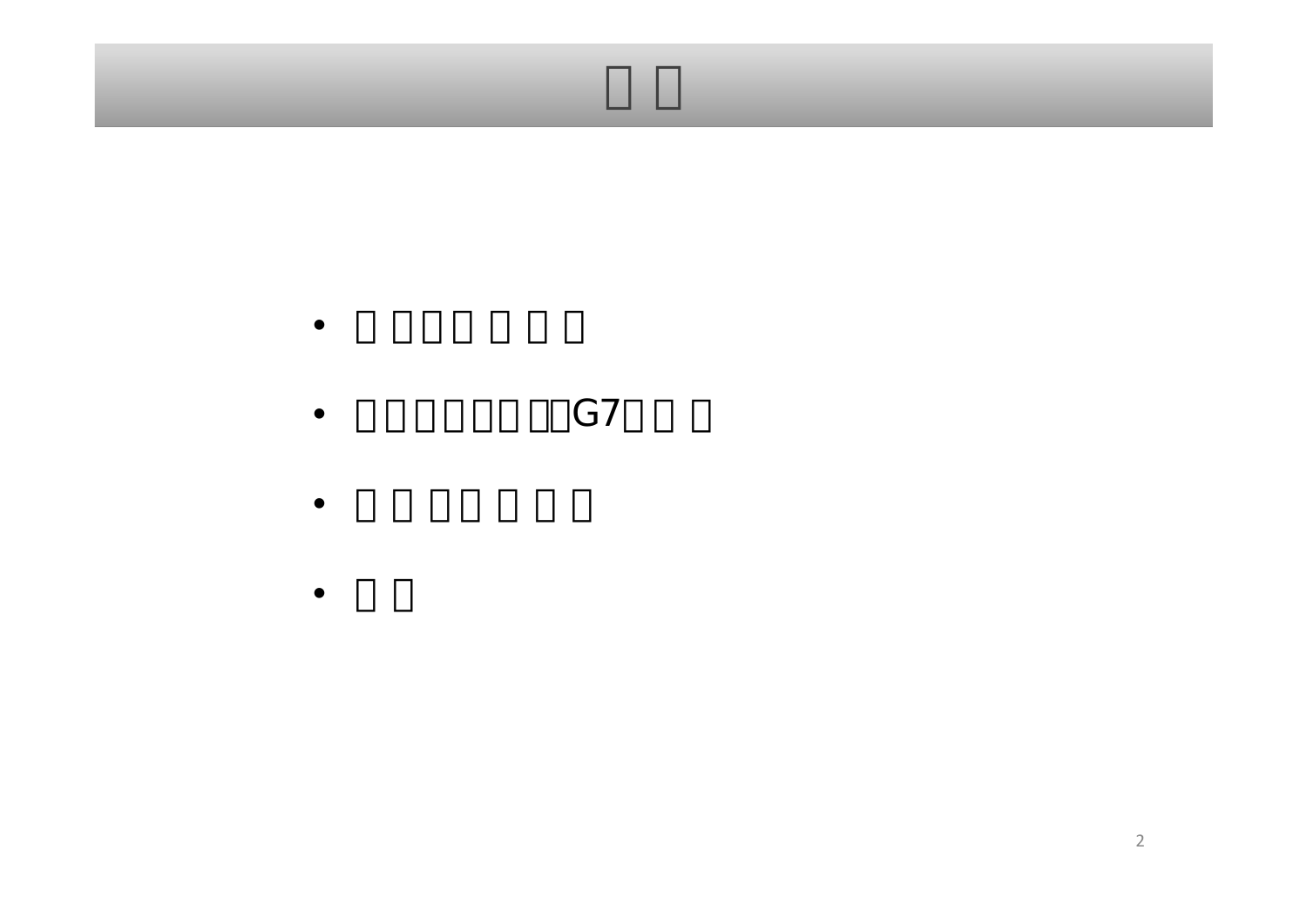# DNA 99.9 20 30 DNA 0.1

**ADME** 

 $\bullet$  and the state  $10$ 

•

•

•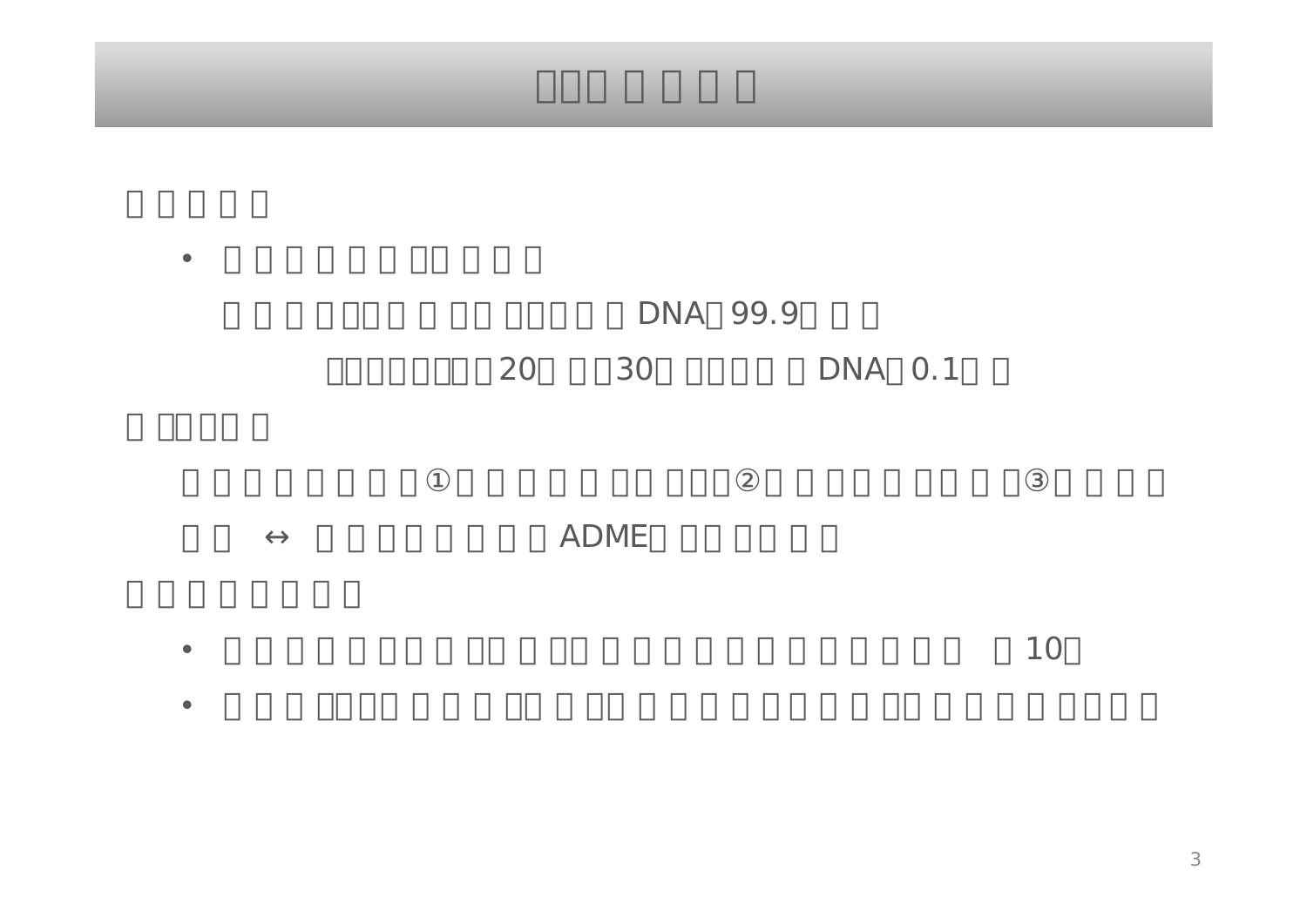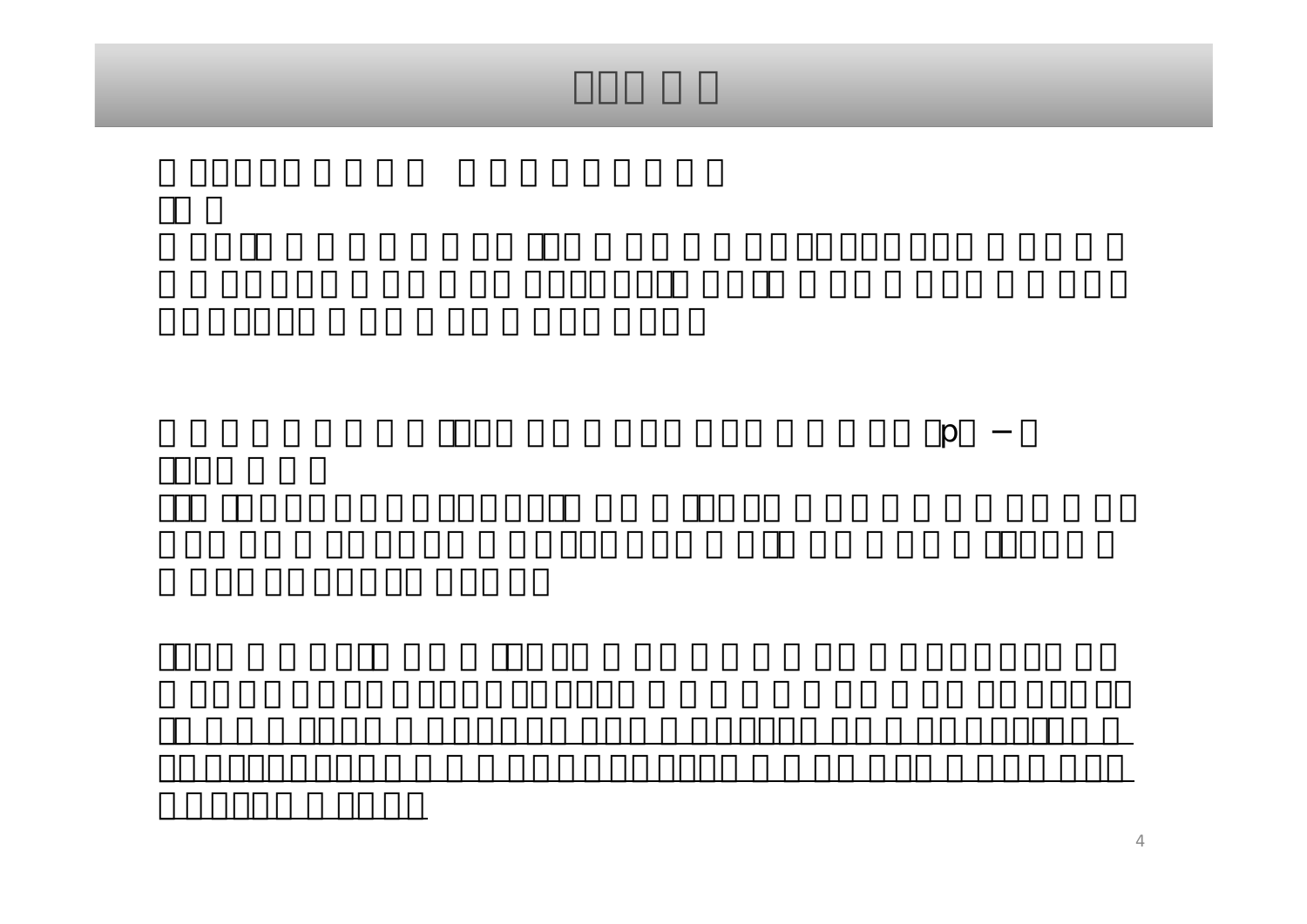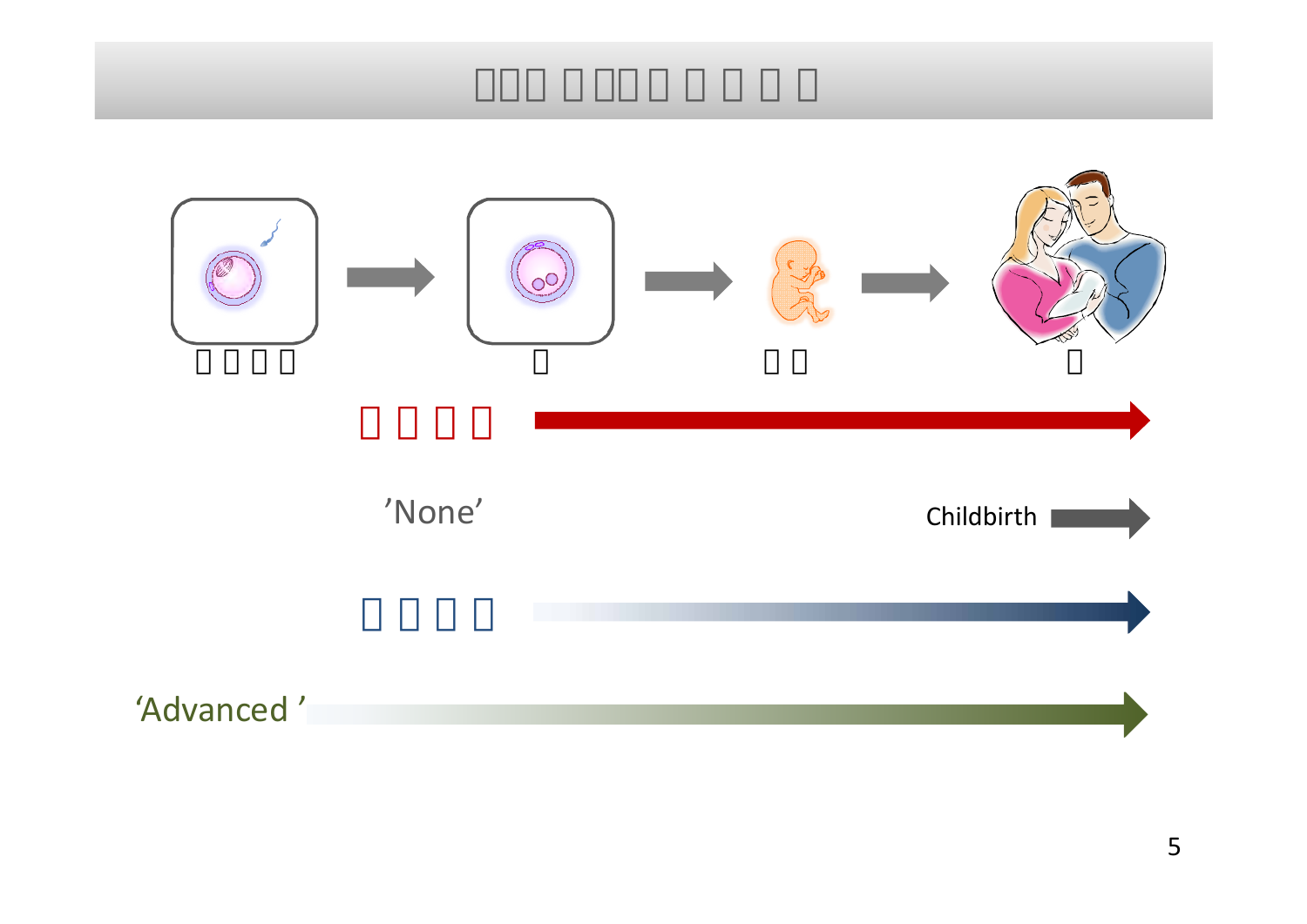UNESCO Universal Declaration on the Human Genome and Human Rights (Resolution 29 C/I7) 1997

国際条約 1

 $\mathbb C$ 第10条

 $1<sup>7</sup>$ 

A.  $\blacksquare$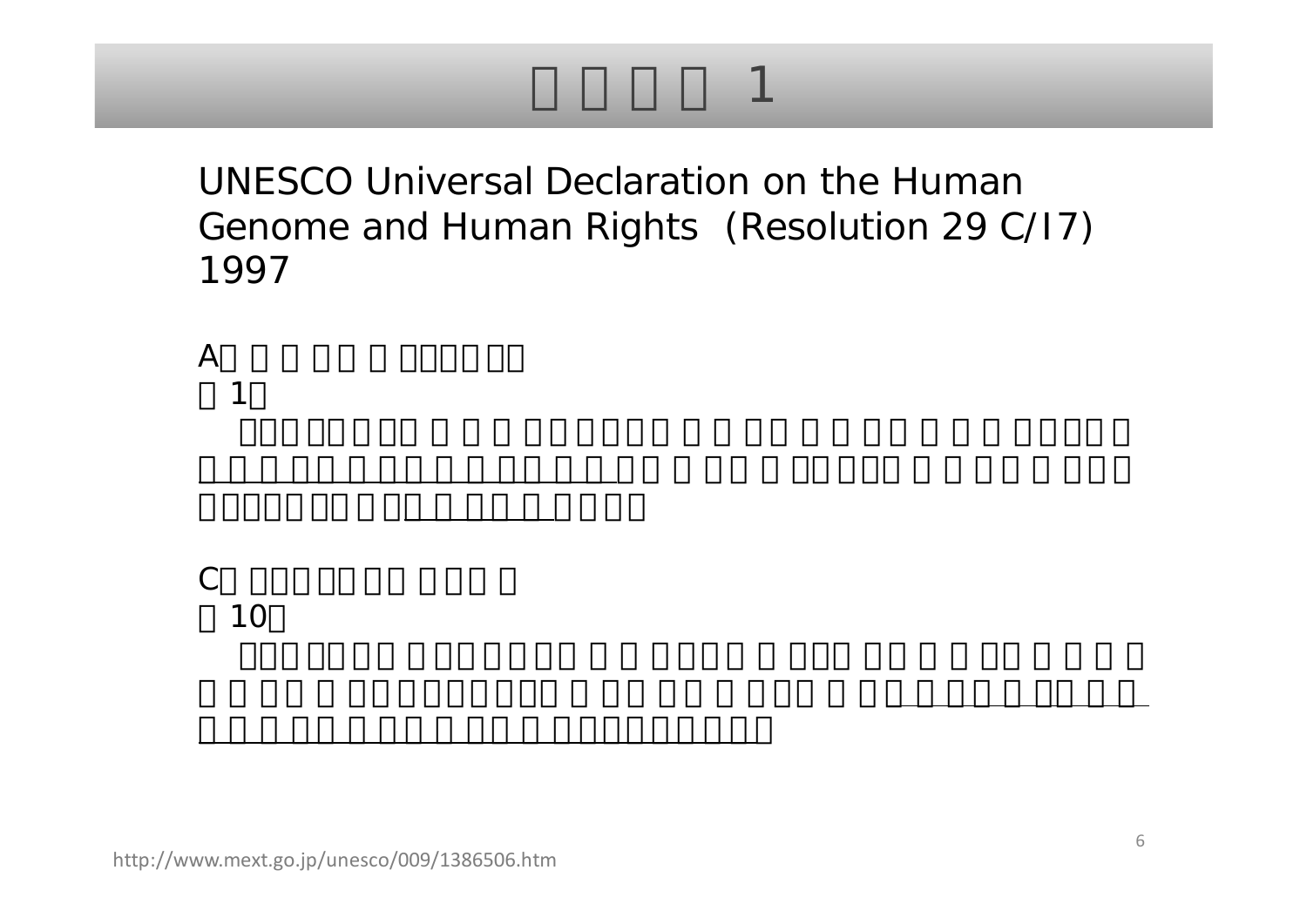# UNESCO Universal Declaration 1997

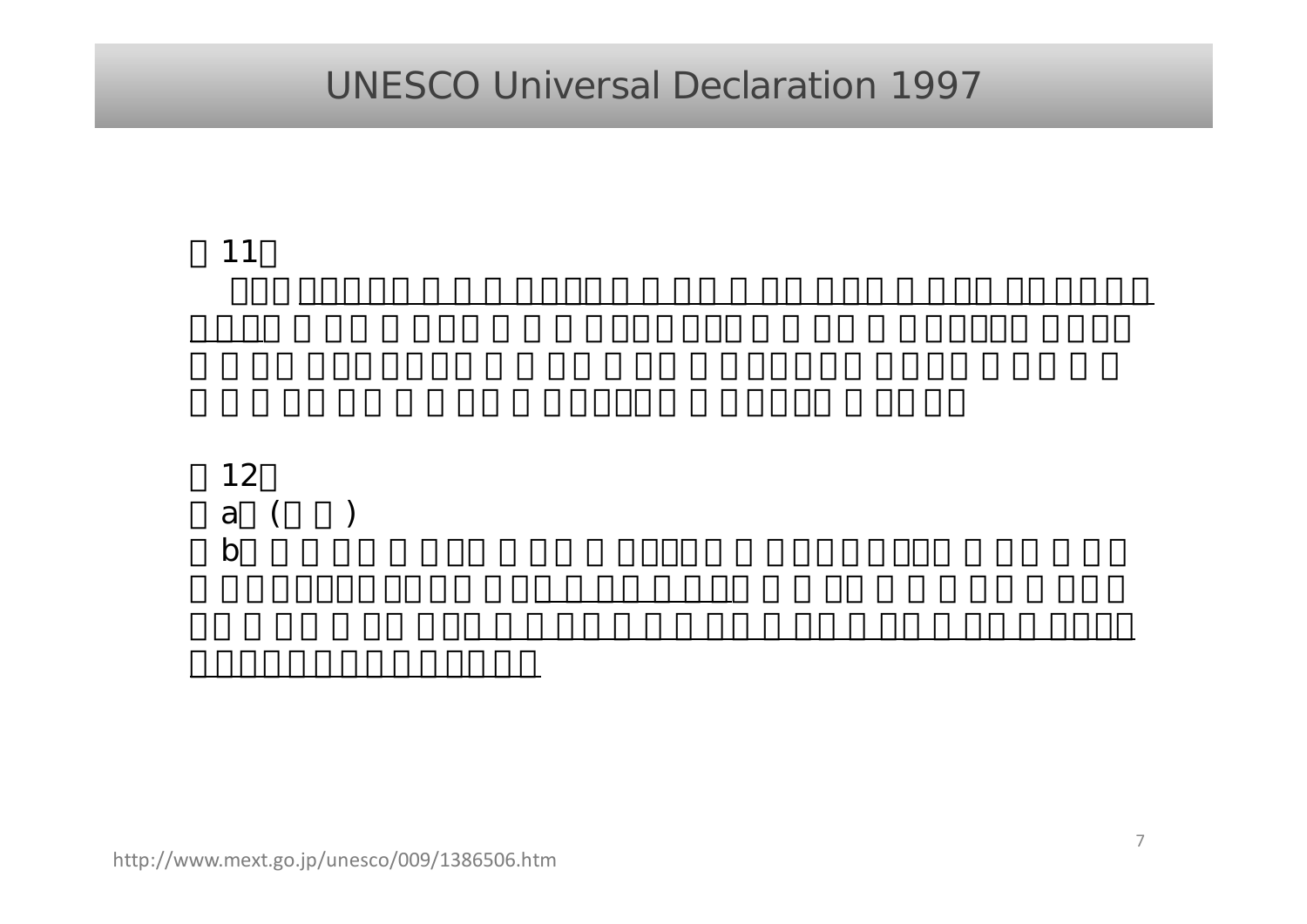# Council of Europe Oviedo Convention

Convention for the Protection of Human Rights and Dignity of the Human Being with regard to the Application of Biology and Medicine (ETS No.164)1997

• Article 11

Any form of discrimination against a person on grounds of his or her genetic heritage is prohibited.

 $\bullet$ Article 13

An intervention seeking to modify the human genome is only to be undertaken for preventive, diagnostic or therapeutic purposes and only if its aim is not to introduce any modification in the genome of any descendants.

 $29$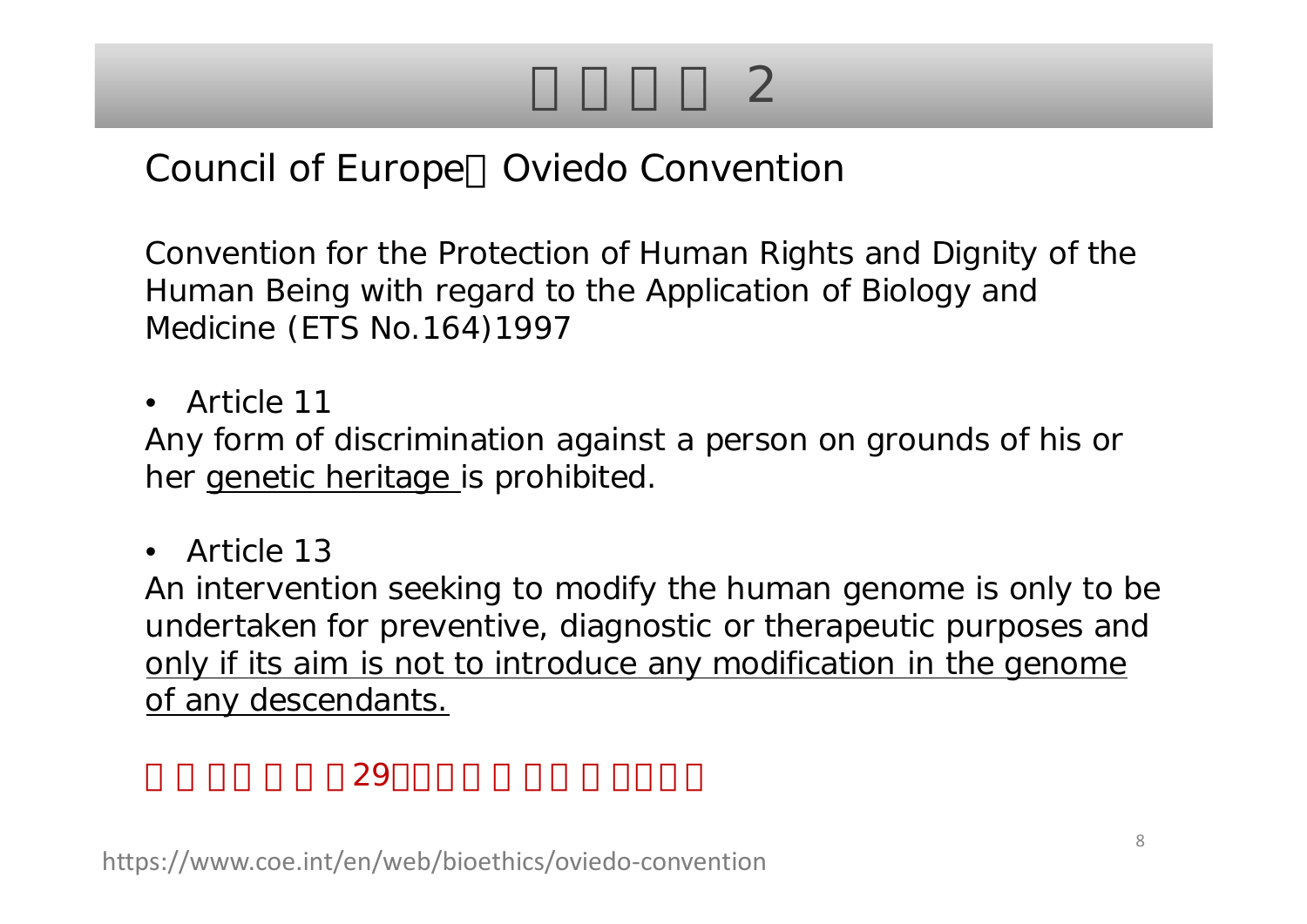## CT

## Birth of infant after transfer of anucleate donor oocyte cytoplasm into recipient eggs

Jacques Cohen, Richard Scott, Tim Schimmel, Jacob Levron, Steen Willadsen

## *Lancet* 350, 186‐187 (1997)

Step1. Aspiration of an immobilized spermatozoon

Step2. Aspiration of approx. 5‐15% of donor cytoplasm using the same pipette

Step3. Injection of donor cytoplasm with <sup>a</sup> spermatozoon

Step4. Culture the fertilizedoocyte for embryo transfer

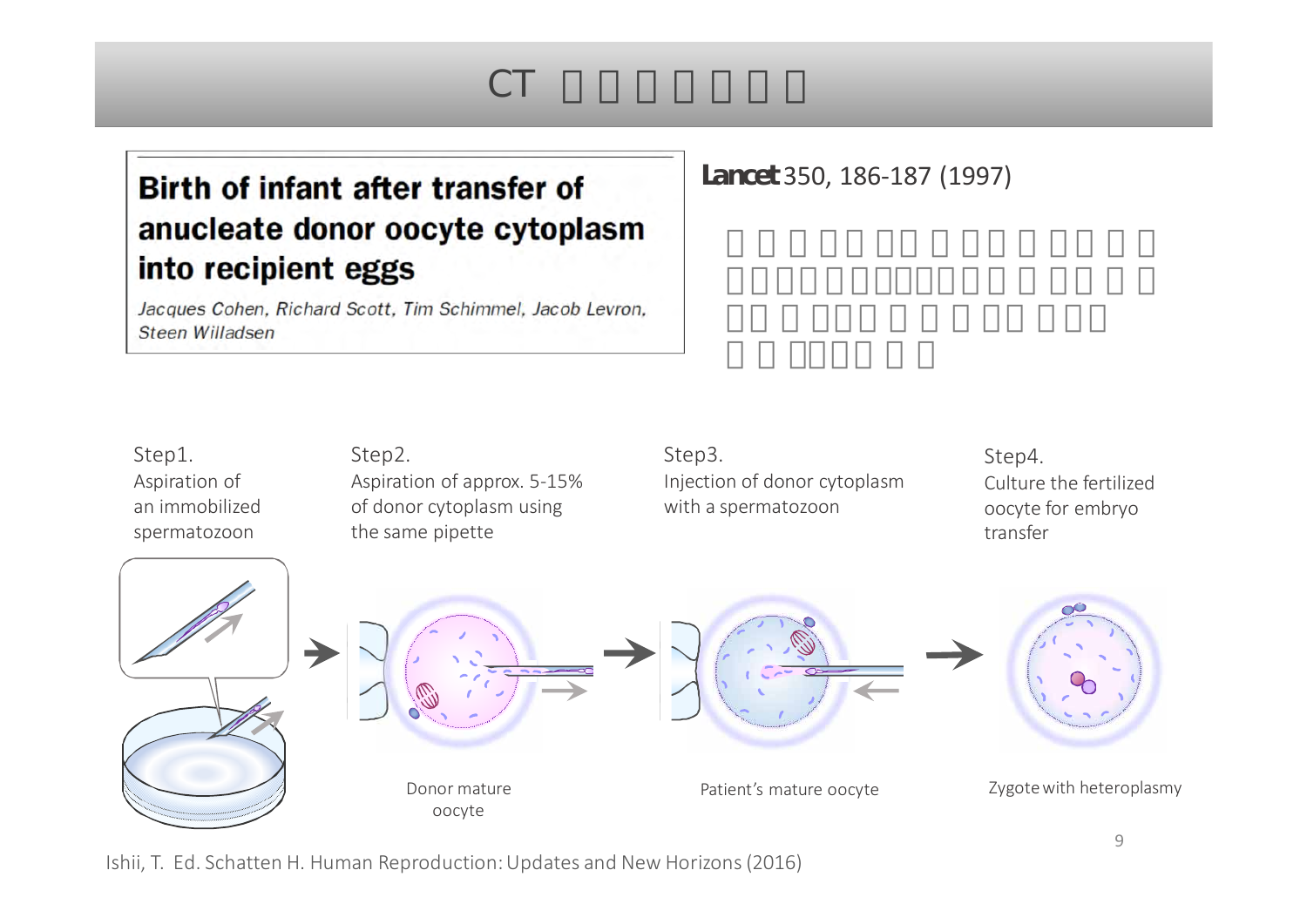# $(XO)$ 2002 FDA CT Alana Saarinen.

2016

17

Chen SH, et al. Reprod Biomed Online. 2016 Dec;33(6):737‐744.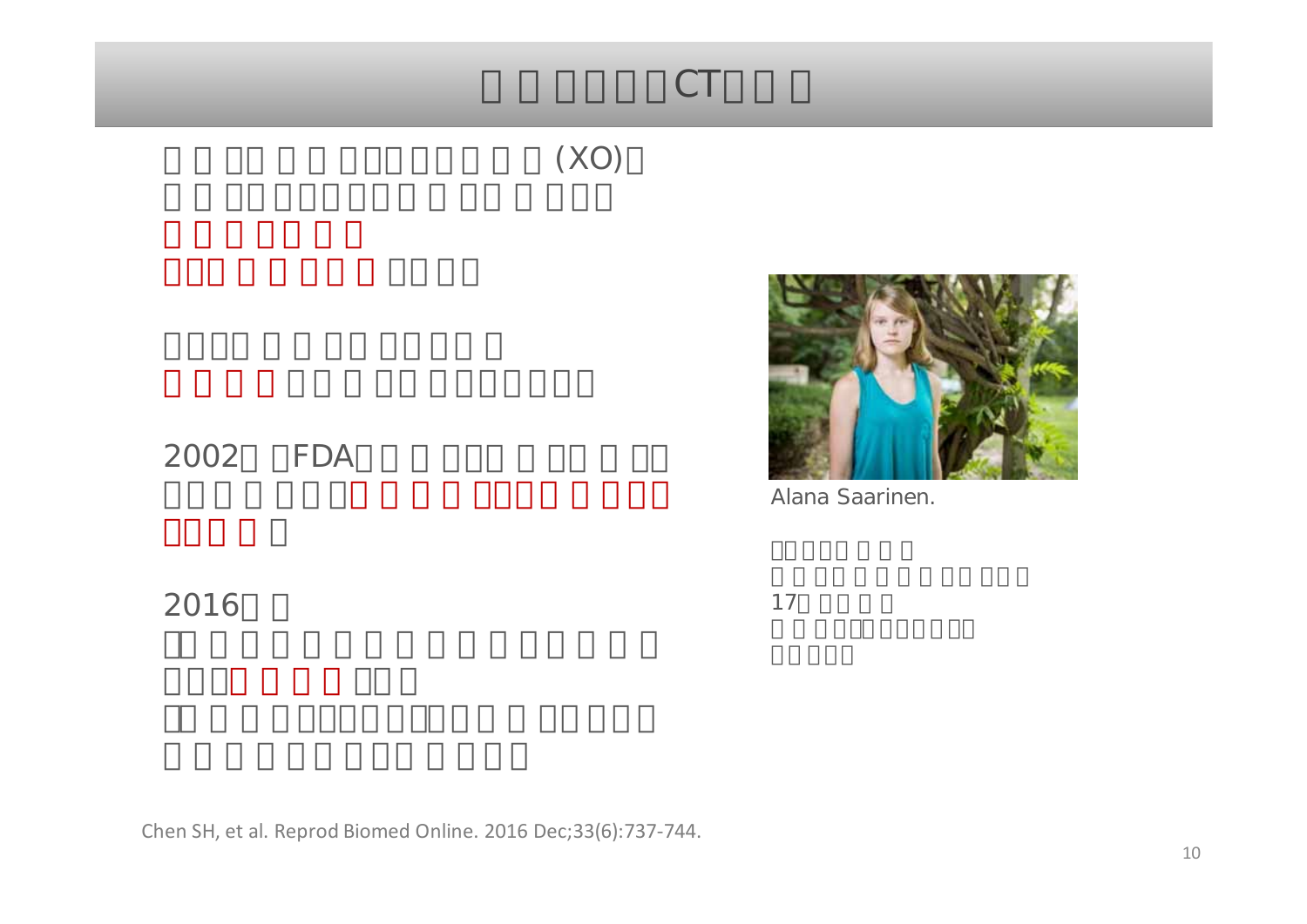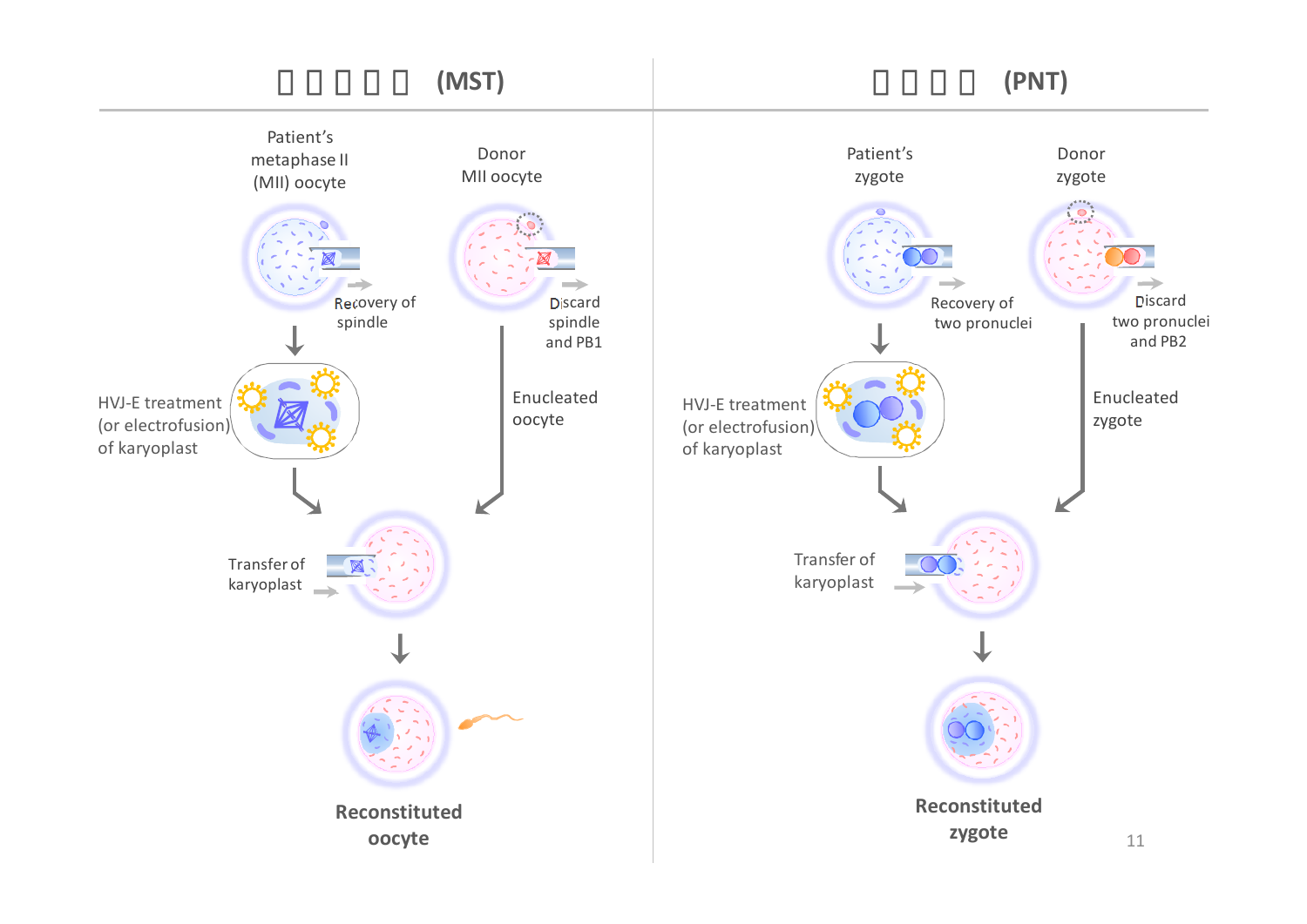|            |     |            | PNT                                                                                                                                                                                                                                                                                                                                                                                                                                                                                                                                                                                                                                                                                                                                                                                                                                                                                                                                                                                                                                                                                                                                                                                                                                                                                                                                                                                                 |           |
|------------|-----|------------|-----------------------------------------------------------------------------------------------------------------------------------------------------------------------------------------------------------------------------------------------------------------------------------------------------------------------------------------------------------------------------------------------------------------------------------------------------------------------------------------------------------------------------------------------------------------------------------------------------------------------------------------------------------------------------------------------------------------------------------------------------------------------------------------------------------------------------------------------------------------------------------------------------------------------------------------------------------------------------------------------------------------------------------------------------------------------------------------------------------------------------------------------------------------------------------------------------------------------------------------------------------------------------------------------------------------------------------------------------------------------------------------------------|-----------|
|            |     |            |                                                                                                                                                                                                                                                                                                                                                                                                                                                                                                                                                                                                                                                                                                                                                                                                                                                                                                                                                                                                                                                                                                                                                                                                                                                                                                                                                                                                     |           |
| <b>IVF</b> | 30  | <b>PNT</b> | Pregnancy derived from human zygote<br>pronuclear transfer in a patient who had<br>arrested embryos after IVF<br>John Zhang a,b,*, Guanglun Zhuang <sup>c</sup> , Yong Zeng <sup>c</sup> , Jamie Grifo <sup>d</sup> ,                                                                                                                                                                                                                                                                                                                                                                                                                                                                                                                                                                                                                                                                                                                                                                                                                                                                                                                                                                                                                                                                                                                                                                               | CrossMark |
| 3          |     | DNA        | Carlo Acosta <sup>c</sup> , Yimin Shu <sup>c</sup> , Hui Liu a,b<br><sup>a</sup> Reproductive Endocrinology and Infertility, Beijing, China; <sup>b</sup> New Hope Fertility Center, New York, NY, USA; <sup>c</sup> Sun Yat-<br>Sen University of Medical Science, Guangzhou, China; <sup>a</sup> New York University School of Medicine, Division of Reproductive<br>Endocrinology and Infertility, New York, NY, USA<br>* Corresponding author. E-mail address: johnzhang211@gmail.com (J Zhang).<br>Dr Zhang completed his medical degree in at the Zhejiang University School of Medicine, and subsequently re-<br>ceived his Master's Degree at Birmingham University in the UK. In 1991, Dr Zhang earned his PhD in IVF, and,<br>after studying and researching the biology of mammalian reproduction and human embryology for nearly 10 years,<br>became the first Fellow in the Division of Reproductive Endocrinology and Infertility of New York University's<br>School of Medicine in 2001. Dr. Zhang continues his research in minimal stimulation JVF, non-embryonic stem<br>cell research, long-term cryopreservation of oocytes, and oocyte reconstruction by nuclear transfer.                                                                                                                                                                                                     |           |
|            | PNT |            | Abstract Nuclear transfer of an oocyte into the cytoplasm of another enucleated oocyte has shown that embryogenesis and implan-<br>tation are influenced by cytoplasmic factors. We report a case of a 30-year-old nulligravida woman who had two failed IVF cycles<br>characterized by all her embryos arresting at the two-cell stage and ultimately had pronuclear transfer using donor oocytes. After<br>her third IVF cycle, eight out of 12 patient oocytes and 12 out of 15 donor oocytes were fertilized. The patient's pronuclei were<br>transferred subzonally into an enucleated donor cytoplasm resulting in seven reconstructed zygotes. Five viable reconstructed embryos<br>were transferred into the patient's uterus resulting in a triplet pregnancy with fetal heartbeats, normal karyotypes and nuclear genetic<br>fingerprinting matching the mother's genetic fingerprinting. Fetal mitochondrial DNA profiles were identical to those from donor cy-<br>toplasm with no detection of patient's mitochondrial DNA. This report suggests that a potentially viable pregnancy with normal karyo-<br>type can be achieved through pronuclear transfer. Ongoing work to establish the efficacy and safety of pronuclear transfer will result<br>In its use as an aid for human reproduction.<br>2016 Reproductive Healthcare Ltd. Published by Elsevier Ltd. All rights reserved. |           |
|            |     |            | Zhang et al. Reprod Biomed Online. 2016 Oct;33(4):529-533.                                                                                                                                                                                                                                                                                                                                                                                                                                                                                                                                                                                                                                                                                                                                                                                                                                                                                                                                                                                                                                                                                                                                                                                                                                                                                                                                          |           |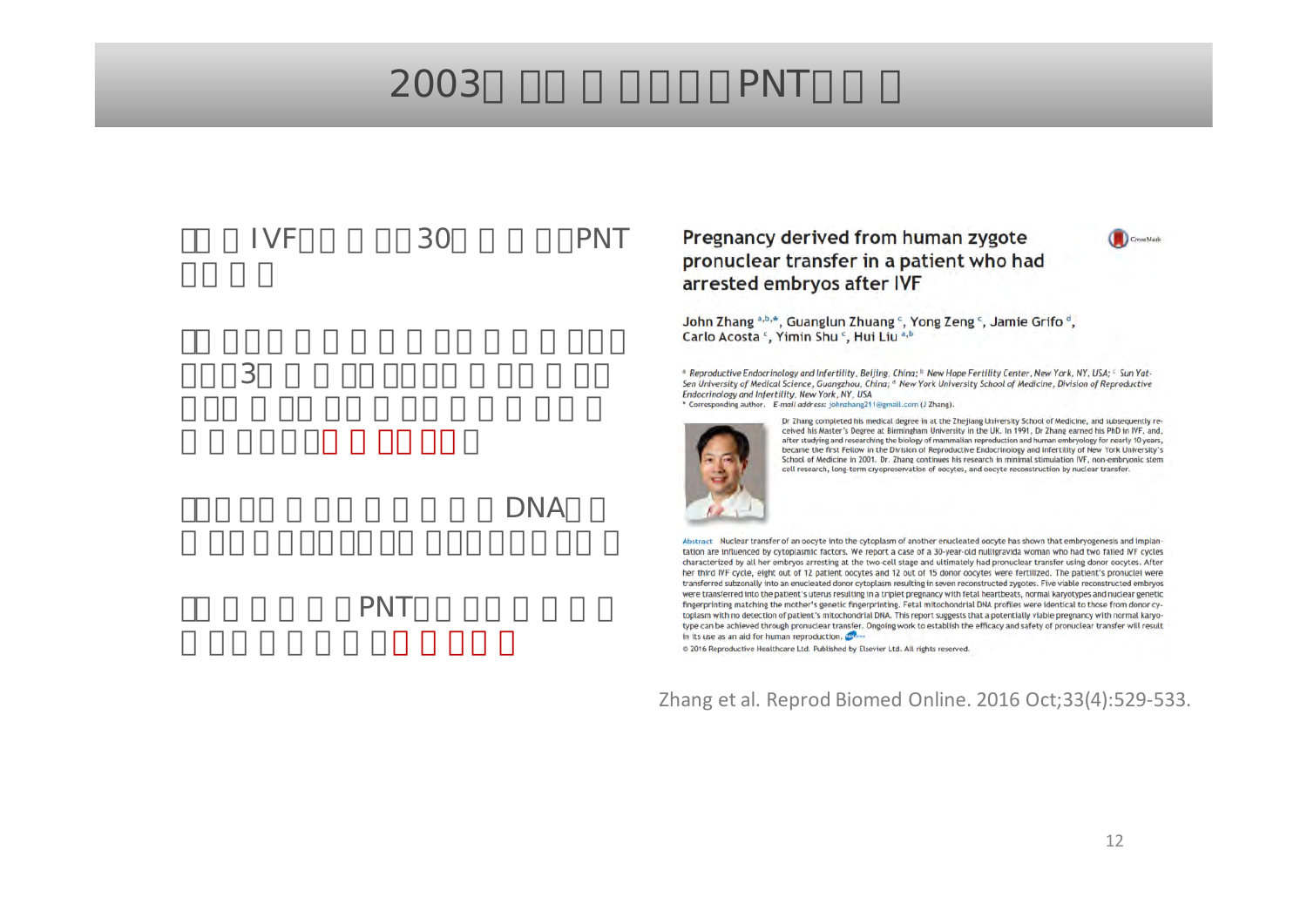## Human Fertilisation and Embryology (Mitochondrial Donation) Regulations 2015

•

•

•

•

•

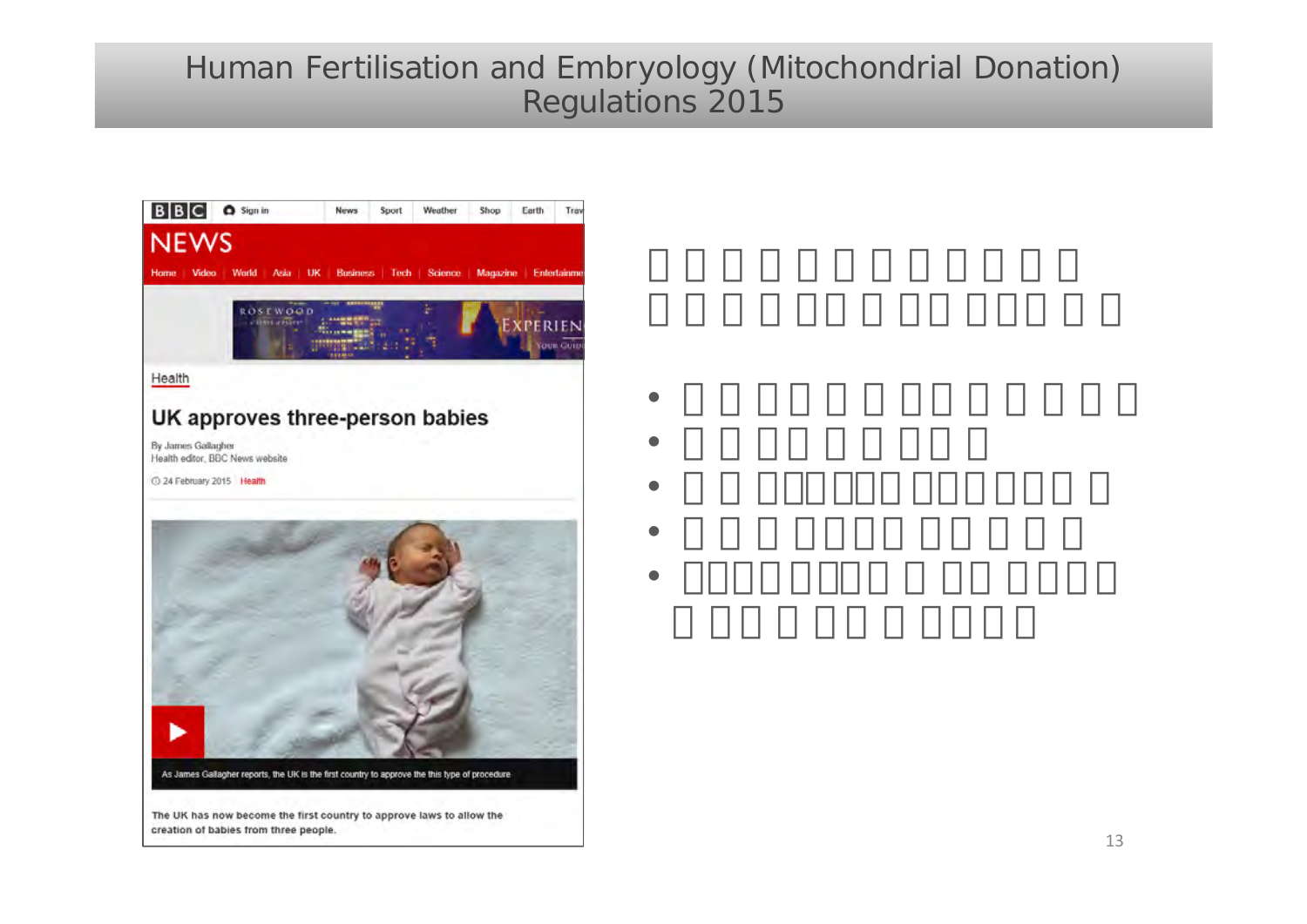| G<br>2018                                                                                                                      |                                                                                                                                                       |                                                                                                         |                                 |                                                                                                                                                                                                                                |
|--------------------------------------------------------------------------------------------------------------------------------|-------------------------------------------------------------------------------------------------------------------------------------------------------|---------------------------------------------------------------------------------------------------------|---------------------------------|--------------------------------------------------------------------------------------------------------------------------------------------------------------------------------------------------------------------------------|
|                                                                                                                                |                                                                                                                                                       | <b>DNA</b>                                                                                              | <b>DNA</b>                      |                                                                                                                                                                                                                                |
| 242,833<br>36%                                                                                                                 | 2000                                                                                                                                                  | <b>PNT</b><br>prohibited in Article 4 and<br>Guidelines on the<br>Handling of Specified<br>Embryos 2001 |                                 |                                                                                                                                                                                                                                |
| 176,214<br>51%                                                                                                                 | <b>Consolidated Appropriations Act</b><br>2018 Sec. 735 since 2016                                                                                    |                                                                                                         |                                 | FDA 'a human embryo is intentionally created or<br>modified to include a heritable genetic modification'                                                                                                                       |
| 56,419<br>90%                                                                                                                  | Law 40/2004 Rules in the Field of<br>Medically Assisted Reproduction                                                                                  | Article 13, 3 (b)                                                                                       |                                 | 'genetic heritage of the embryo or gamete'                                                                                                                                                                                     |
| 75,701<br>33%                                                                                                                  | Embryo Protection Law 1990<br>(amended 2001, 2011)                                                                                                    | Section 5(1), (2)                                                                                       |                                 | 'genetic information'                                                                                                                                                                                                          |
| 85,122<br>85%                                                                                                                  | Civil Code.<br>Law 800/2004 on Bioethics<br>(amended 2009, 2011)                                                                                      | Article 16-4 of Civil Code.                                                                             |                                 |                                                                                                                                                                                                                                |
| 57,482<br>63%                                                                                                                  | Human Fertilisation and<br>Embryology Act 1990 (amended<br>2008<br>Human Fertilisation and<br>Embryology (Mitochondrial<br>Donation) Regulations 2015 | <b>MST</b><br><b>PNT</b><br>3, 26, part 1, Act 2008,<br>amended by Part1 of<br>Regulations2015          | 3ZA (2) (3), (4) of Act<br>2008 | 3, part 1, Act 2008<br>DNA mtDNA<br>'permitted eggs', 'permitted sperm', 'permitted embryos'                                                                                                                                   |
| 17,926<br>43%                                                                                                                  | Assisted Human Reproduction Act<br>S.C. 2004, c. 2                                                                                                    | <b>PNT</b><br>Article $5(1)(c)$                                                                         | Article $5(1)(f)$               | 'in vitro embryo'<br>'genome'                                                                                                                                                                                                  |
| *Practice of reproductive medicine involving oocyte retrieval in 2010 from Dyer S, et al. Hum Reprod. 2016 Jul;31(7):1588-609. |                                                                                                                                                       |                                                                                                         |                                 | Predominant religion in Japan from http://www.globalreligiousfutures.org/countries/japan, in other countries: http://gabi-journal.net/the-impact-of-religion-on-human-embryonic-stem-cell-regulations-comparison-between-the-u |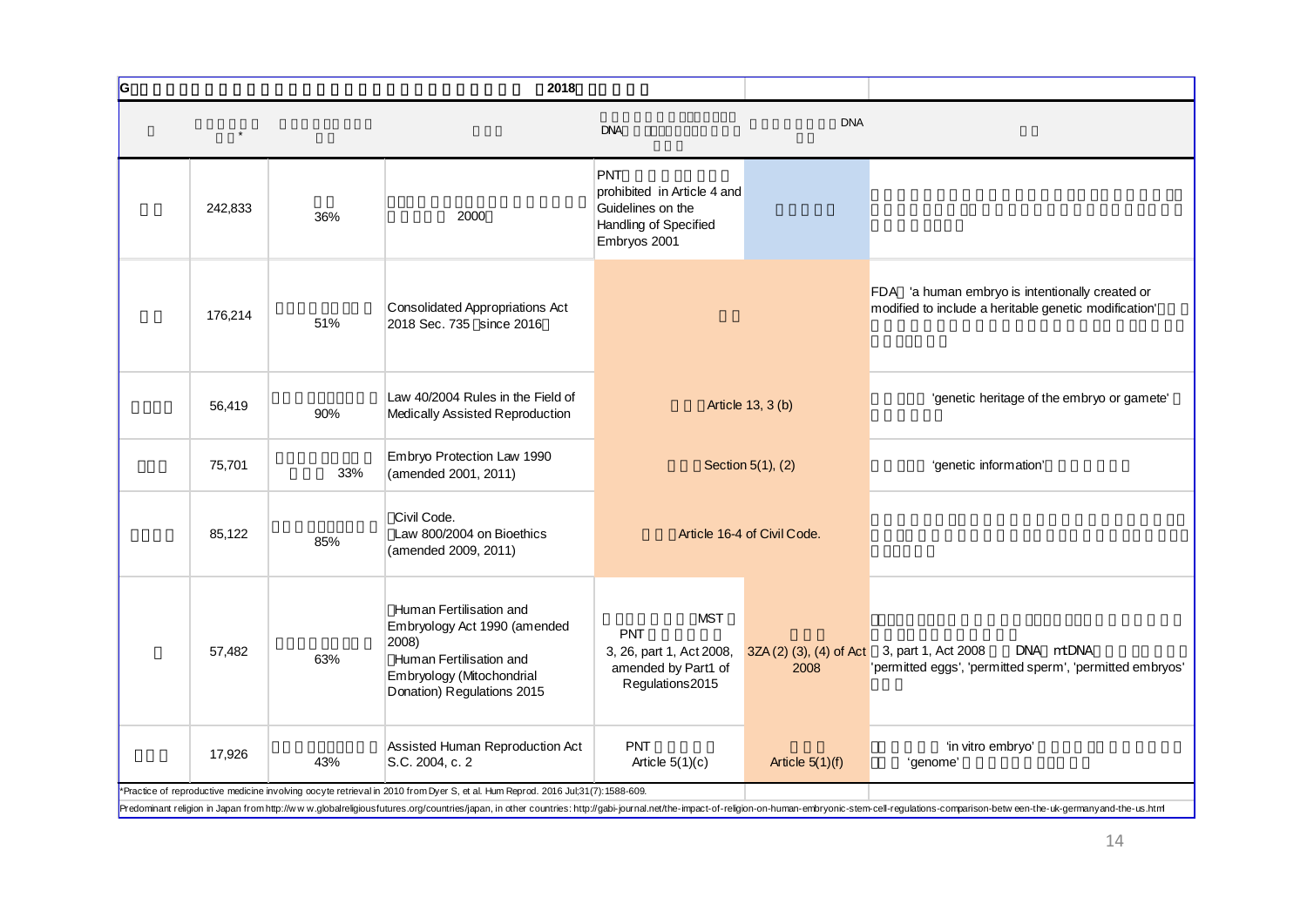## SCHEDULE 2, 6, 3A(2), Human Fertilisation and Embryology Act 200 8

Licences for research

The principal purposes are—

(a)increasing knowledge about serious disease or other serious medical conditions,

(b)developing treatments for serious disease or other serious medical conditions,

(c)increasing knowledge about the causes of any congenital disease or

congenital medical condition that does not fall within paragraph (a),

(d)promoting advances in the treatment of infertility,

(e)increasing knowledge about the causes of miscarriage,

(f)developing more effective techniques of contraception,

(g)developing methods for detecting the presence of gene, chromosome or

mitochondrion abnormalities in embryos before implantation, or

(h)increasing knowledge about the development of embryos."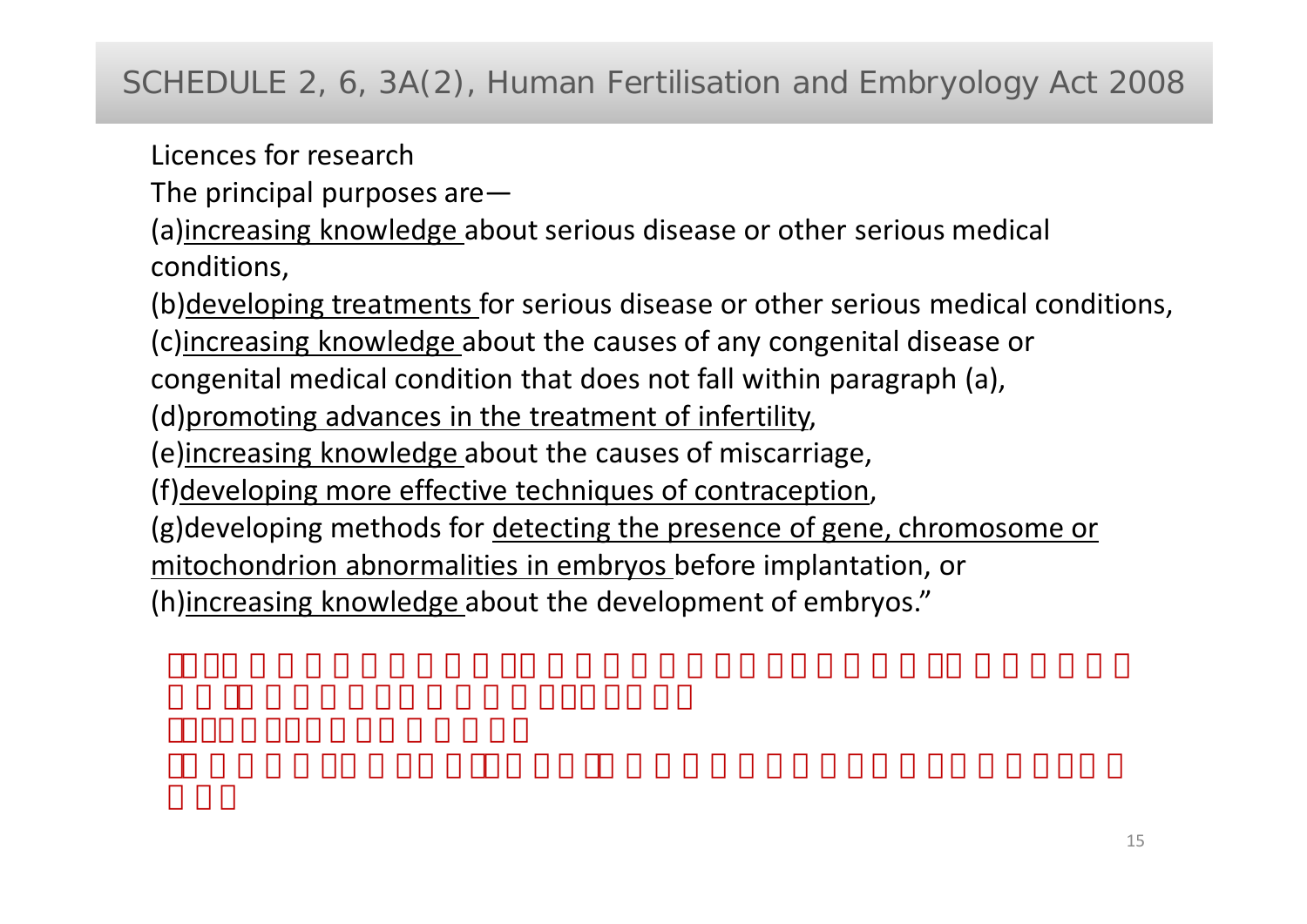#### **KEYSTONE SYMPOSIA**

on Molecular and Cellular Biology

**Precision Genome Editing with Programmable Nucleases (B1)** January 28-February 1, 2018 · Keystone Resort · Keystone, Colorado, USA Scientific Organizers: Jin-Soo Kim, Feng Zhang and Daniel F. Voytas Sponsored by AstraZeneca, Editas Medicine and Sangamo Therapeutics, Inc.

#### **Human Germline Editing and ELSI**

Kathy K. Niakan, Francis Crick Institute, UK Genome Editing Reveals a role for OCT4 in Human Embryogenesis Shoukrat Mitalipov, Oregon Health & Science University, USA Human Germline Gene Correction Tetsuva Ishii, Hokkaido University, Japan

The Potential Guidelines for Germline Genome Editing in Clinics

### Meeting Wrap-Up: Outcomes and Future Directions (Organizers)

Mitalipov

PGD

Niakan: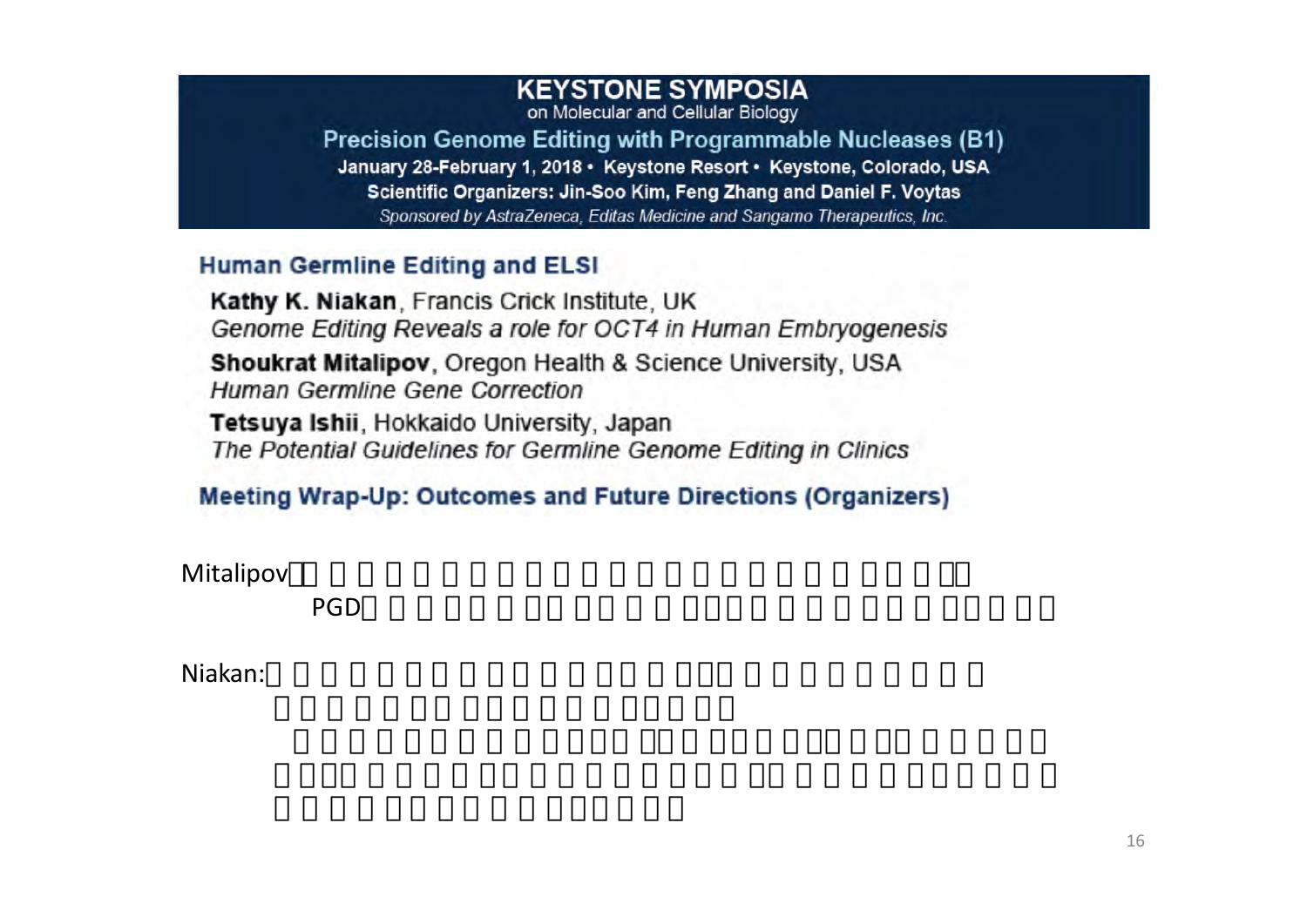#### **Council for Science and Technology Innovation, Cabinet Office**

Fundamental Policy regarding Handling of Human Embryos 2004

| <b>Human Cloning Regulation Law</b><br>Act on Regulation of Human Cloning Techniques 2000                |                                                                                                                                                                                                       |                                                                                                                                                                                                   | <b>Cartagena Law</b><br>Act on the Conservation and Sustainable Use of Biological Diversity through Regulations<br>on the Use of Living Modified Organisms 2003 |                                                                                       |                                                                                                                                             |
|----------------------------------------------------------------------------------------------------------|-------------------------------------------------------------------------------------------------------------------------------------------------------------------------------------------------------|---------------------------------------------------------------------------------------------------------------------------------------------------------------------------------------------------|-----------------------------------------------------------------------------------------------------------------------------------------------------------------|---------------------------------------------------------------------------------------|---------------------------------------------------------------------------------------------------------------------------------------------|
| Ordinance for Enforcement of the Act on Regulation of Human Cloning<br>Techniques 2001 (amended 2009)    |                                                                                                                                                                                                       |                                                                                                                                                                                                   | Regulations related to the Enforcement of the Act 2003<br>(last amended 2018)                                                                                   |                                                                                       |                                                                                                                                             |
| <b>Ministry Guidelines</b>                                                                               |                                                                                                                                                                                                       |                                                                                                                                                                                                   |                                                                                                                                                                 |                                                                                       |                                                                                                                                             |
| <b>MEXT</b><br>Guidelines on<br>the Handling of<br><b>Specified</b><br>Embryos 2001<br>(amended<br>2009) | <b>MEXT&amp;MHLW</b><br><b>Ethical Guidelines for</b><br>Research on<br><b>Assisted</b><br>Reproductive<br><b>Technology</b><br><b>Treatment Producing</b><br><b>Human Fertilized</b><br>Embryos 2010 | <b>MEXT</b><br>Guidelines on<br>Research into<br><b>Producing Germ</b><br><b>Cells from Human</b><br><b>Induced Pluripotent</b><br><b>Stem Cells or Human</b><br><b>Tissue Stem Cells</b><br>2010 | <b>MEXT</b><br>Guidelines on the<br>Derivation of<br><b>Human</b><br><b>Embryonic Stem</b><br><b>Cells 2014</b>                                                 | <b>MHLW</b><br>Guidelines for<br>Clinical<br>Research<br>Such as Gene<br>Therapy 2015 | <b>MEXT&amp;MHLW</b><br>Ethical<br>Guidelines for<br>Medical and<br><b>Health</b><br>Research<br>Involving<br><b>Human</b><br>Subjects 2014 |

#### **Japan Society of Obstetrics and Gynecology (JSOG) Guidelines:**

Use of in Vitro Fertilization and Embryo Transfer 1983 (last amended 2014); Research Using Human Spermatozoa, Oocytes and Embryos 1985 (last amended 2013)

**Institutes conducting human germline research**



#### **Institutes providing human germline**

IRB Institute Director Principle Investigator 17

IRB Institute DirectorPrinciple Investigator